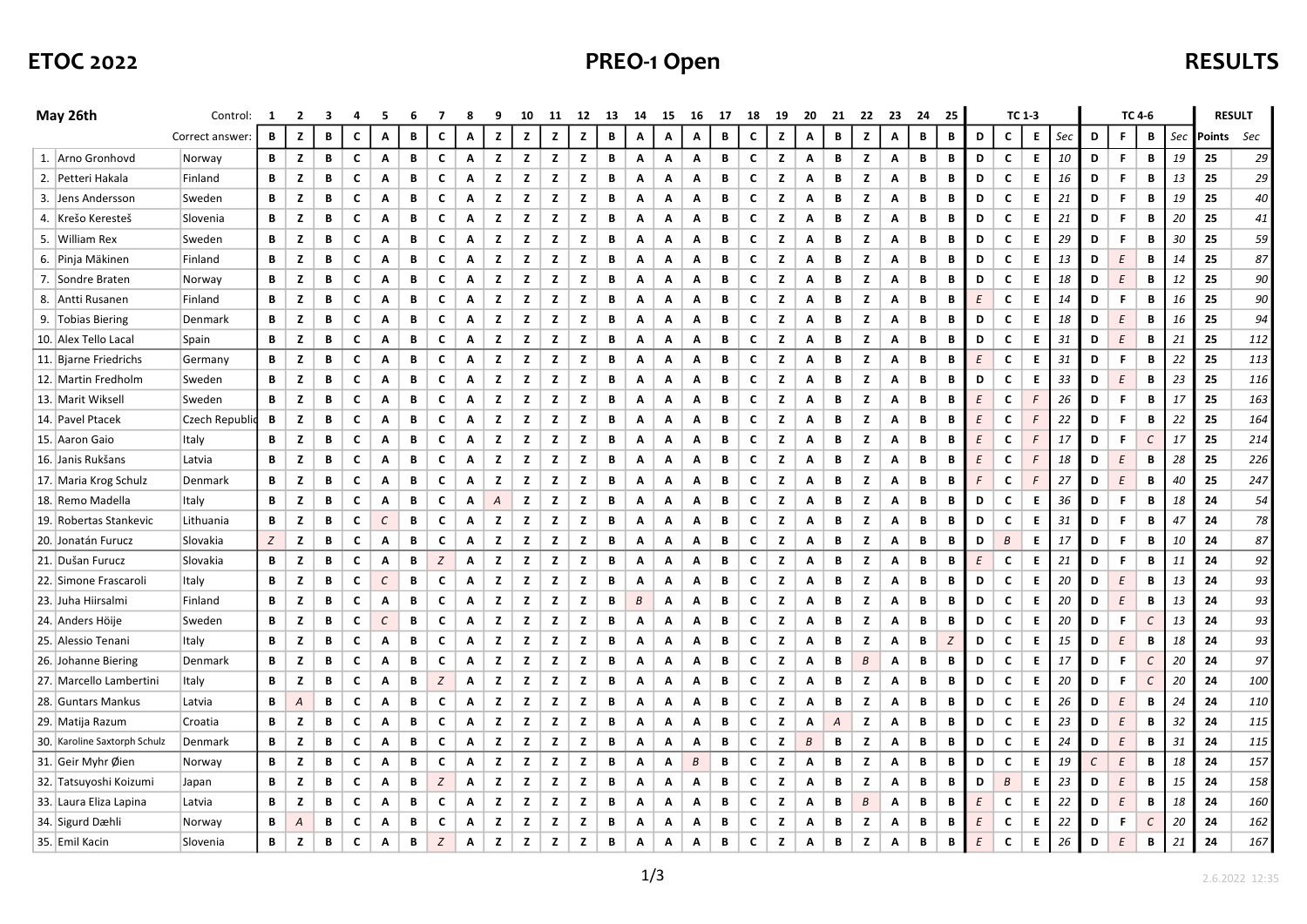# ETOC 2022 **ETOC 2022 PREO-1 Open PREO-1 Open**

| May 26th                              | Control:             | $\blacksquare$ | 2 | з             | 4 | 5             | 6 |                  |   | 9 | 10               | 11           | 12 | 13 | 14 | 15 | 16 | -17 | 18 | 19           | 20 | 21 | 22               | 23               | 24           | 25 |          |                  | TC 1-3 |                |   | TC 4-6   |               | <b>RESULT</b>  |        |     |
|---------------------------------------|----------------------|----------------|---|---------------|---|---------------|---|------------------|---|---|------------------|--------------|----|----|----|----|----|-----|----|--------------|----|----|------------------|------------------|--------------|----|----------|------------------|--------|----------------|---|----------|---------------|----------------|--------|-----|
|                                       | Correct answer:      | B              | z | B             | C | Α             | В | C                | Α | z | z                | $\mathbf{z}$ | z  | B  | Α  | Α  | Α  | B   | C  | $\mathbf{z}$ | Α  | В  | z                | Α                | $\, {\bf B}$ | B  | D        | $\mathbf c$      | E.     | Sec            | D | F        | B             | Sec            | Points | Sec |
| 36. Pavel Kurfürst                    | Czech Republic       | Z              | z | В             | c | A             | В | c                | Α | z | z                | z            | z  | В  | Α  | Α  | Α  | В   | C  | z            | A  | В  | z                | Α                | B            | В  | D        | c                | E.     | 15             | D | $\cal E$ | $\mathcal{C}$ | 35             | 24     | 170 |
| 37. Ian Ditchfield                    | <b>Great Britain</b> | В              | z | В             | C | Α             | В | c                | A | z | z                | z            | z  | В  | В  | Α  | Α  | В   | C  | z            | Α  | В  | z                | Α                | В            | В  | E        | C                | E.     | 34             | D | $\cal E$ | В             | 19             | 24     | 173 |
| 38. Ralph Körner                      | Germany              | В              | z | В             | c | $\mathcal{C}$ | B | c                | Α | z | z                | z            | z  | В  | Α  | Α  | Α  | B   | C  | z            | Α  | B  | z                | Α                | B            | В  | E        | C                | E.     | 37             | D | F        | $\mathcal{C}$ | 19             | 24     | 176 |
| 39. Bartlomiej Mazan                  | Poland               | В              | z | В             | C | Α             | В | c                | Α | z | z                | z            | z  | В  | Α  | Α  | Α  | B   | C  | z            | Α  | В  | z                | Z                | B            | В  | E        | C                | E.     | 36             | D | $\cal E$ | B             | 42             | 24     | 198 |
| 40. Davide Martignago                 | Italy                | В              | z | В             | C | Α             | В | $\mathbf c$      | Α | z | z                | z            | z  | В  | Α  | Α  | Α  | B   | C  | z            | Α  | B  | $\overline{B}$   | Α                | $\mathbf B$  | В  | E        | C                | E.     | 14             | D | $\cal E$ | $\mathcal{C}$ | 11             | 24     | 205 |
| 41. Nina Doellgast                    | Germany              | В              | z | В             | C | Α             | В | c                | Α | z | z                | z            | z  | В  | Α  | Α  | Α  | B   | C  | z            | Α  | В  | $\boldsymbol{B}$ | Α                | B            | В  | E        | c                | F      | 29             | D | $\cal E$ | $\cal C$      | 23             | 24     | 292 |
| 42. Tom Dobra                         | <b>Great Britain</b> | В              | z | В             | С | Α             | В | c                | A | z | z                | z            | z  | В  | Α  | A  | B  | B   | C  | z            | Α  | В  | $\overline{B}$   | Α                | B            | В  | D        | C                | E.     | 17             | D | F        | В             | 12             | 23     | 29  |
| 43. Aurimas Murenas                   | Lithuania            | В              | z | В             | C | Α             | В | Z                | Z | z | z                | z            | z  | В  | Α  | Α  | Α  | B   | C  | z            | Α  | В  | z                | Α                | B            | В  | D        | c                | E.     | 22             | D | F        | В             | 18             | 23     | 40  |
| 44. Ján Furucz                        | Slovakia             | В              | z | В             | C | Α             | В | $\boldsymbol{Z}$ | Α | z | z                | z            | z  | В  | Α  | A  | Α  | B   | C  | z            | Α  | B  | $\overline{B}$   | Α                | B            | В  | D        | C                | E.     | 14             | D | F        | $\mathcal{C}$ | 18             | 23     | 92  |
| 45. Leif Eriksson                     | Sweden               | В              | z | B             | C | $\mathcal{C}$ | B | c                | Α | z | z                | z            | z  | B  | Α  | Α  | B  | В   | C  | z            | Α  | В  | z                | Α                | B            | В  | E        | c                | E.     | 21             | D | F        | В             | 16             | 23     | 97  |
| 46. Mikko Heinonen                    | Finland              | В              | z | В             | C | $\mathcal{C}$ | B | $\boldsymbol{Z}$ | A | z | z                | z            | z  | B  | Α  | Α  | Α  | B   | C  | z            | Α  | B  | z                | Α                | B            | В  | D        | C                | E.     | 14             | D | $\cal E$ | B             | 23             | 23     | 97  |
| 47. Klemen Kenda                      | Slovenia             | В              | Α | В             | C | Α             | В | Z                | A | z | z                | z            | z  | B  | Α  | Α  | Α  | В   | C  | z            | Α  | В  | z                | Α                | B            | В  | D        | c                | E.     | 24             | D | F        | С             | 18             | 23     | 102 |
| 48. John Kewley                       | <b>Great Britain</b> | В              | z | В             | c | Α             | В | $\mathbf c$      | Α | z | z                | z            | z  | В  | Α  | Α  | Α  | B   | C  | ZB           | B  | В  | z                | Α                | B            | В  | D        | $\boldsymbol{B}$ | E.     | 40             | D | F        | В             | 14             | 23     | 114 |
| 49. Sami Hyvönen                      | Finland              | В              | z | В             | C | Α             | В | Z                | Α | Α | z                | z            | z  | B  | Α  | Α  | Α  | В   | C  | z            | Α  | В  | z                | Α                | B            | В  | E        | C                | E.     | 18             | D | F        | C             | 14             | 23     | 152 |
| 50. Jacek Wieszaczewski               | Poland               | В              | z | В             | C | Α             | В | $\boldsymbol{Z}$ | Α | z | z                | z            | z  | В  | Α  | Α  | Α  | В   | C  | z            | Α  | B  | $\boldsymbol{B}$ | Α                | B            | В  | D        | C                | F      | 18             | D | $\cal E$ | В             | 20             | 23     | 158 |
| 51. Marián Mikluš                     | Slovakia             | В              | z | В             | C | Α             | В | C                | Α | z | z                | z            | z  | B  | Α  | Α  | Α  | B   | C  | z            | Α  | B  | $\boldsymbol{B}$ | Α                | B            | A  | E        | $\mathbf c$      | E.     | 27             | D | F        | $\epsilon$    | 14             | 23     | 161 |
| 52. Maciej Urbaniak                   | Poland               | В              | z | В             | C | Α             | В | Z                | Α | z | z                | z            | z  | В  | Α  | Α  | B  | B   | C  | z            | Α  | B  | z                | Α                | B            | B  | $\cal E$ | c                | E.     | 23             | D | $\cal E$ | В             | 20             | 23     | 163 |
| 53. Libor Forst                       | Czech Republi        | В              | z | В             | C | Α             | В | c                | A | z | B                | z            | D  | B  | Α  | Α  | Α  | B   | C  | z            | Α  | В  | z                | Α                | B            | В  | E        | C                | E.     | 22             | D | $\cal E$ | В             | 25             | 23     | 167 |
| 54. Krystian Petersburski             | Poland               | В              | z | В             | C | Α             | В | c                | Α | z | z                | z            | z  | В  | Α  | Α  | B  | B   | C  | В            | Α  | B  | z                | Α                | B            | В  | $\cal E$ | c                | E.     | $\overline{7}$ | D | $\cal E$ | $\epsilon$    | $\overline{7}$ | 23     | 194 |
| 55. Tomáš Locker                      | Czech Republi        | В              | z | В             | C | Z             | В | c                | A | z | z                | z            | z  | B  | Α  | Α  | Α  | B   | C  | z            | B  | В  | z                | Α                | B            | В  | E        | C                | E.     | 13             | D | $\cal E$ | $\mathcal{C}$ | 12             | 23     | 205 |
| 56. Lars Jakob Waaler                 | Norway               | В              | z | В             | C | Z             | В | c                | Α | z | z                | z            | z  | В  | Α  | Α  | Α  | B   | C  | z            | Α  | В  | z                | $\boldsymbol{Z}$ | B            | В  | E        | c                | E.     | 15             | E | F        | $\mathcal{C}$ | 22             | 23     | 217 |
| 57. Charles Bromley Gardner           | <b>Great Britain</b> | В              | z | В             | C | Α             | В | c                | A | z | z                | z            | z  | B  | Α  | Α  | Α  | В   | C  | z            | Α  | В  | B                | Z                | B            | В  | E        | c                | E.     | 23             | D | $\cal E$ | $\mathcal{C}$ | 26             | 23     | 229 |
| 58. Ilze Lapina                       | Latvia               | В              | z | В             | C | Α             | В | $\boldsymbol{Z}$ | Α | z | z                | z            | z  | В  | Α  | Α  | Α  | B   | C  | z            | Α  | B  | $\boldsymbol{B}$ | Α                | B            | B  | D        | $\boldsymbol{B}$ | E.     | 44             | D | $\cal E$ | $\cal C$      | 15             | 23     | 239 |
| 59. Zita Rukšane                      | Latvia               | В              | Α | $\mathcal{C}$ | C | Α             | B | c                | Α | z | z                | z            | z  | B  | Α  | Α  | B  | B   | C  | z            | Α  | В  | z                | Α                | B            | В  | D        | C                | E.     | 26             | D | F        | В             | 20             | 22     | 46  |
| 60. Lauri Mäkinen                     | Finland              | В              | z | В             | C | Α             | В | Z                | Α | z | z                | z            | z  | В  | Α  | Α  | Α  | B   | C  | z            | Α  | B  | z                | Α                | <b>BZ</b>    |    | D        | c                | E.     | 13             | D | $\cal E$ | B             | 15             | 22     | 88  |
| 61. Martin Aarholt Waaler             | Norway               | В              | z | Z             | C | Α             | В | Z                | Α | z | z                | z            | z  | B  | Α  | Α  | Α  | B   | C  | z            | Α  | В  | z                | Α                | B            | Z  | D        | c                | E.     | 13             | D | F        | $\epsilon$    | 16             | 22     | 89  |
| 62. Iva Lovrec                        | Croatia              | В              | Α | В             | C | Α             | В | Z                | Α | z | z                | z            | z  | В  | Α  | Α  | Α  | B   | C  | z            | В  | В  | z                | Α                | B            | B  | D        | c                | E.     | 26             | D | F        | Α             | 22             | 22     | 108 |
| 63. Jirí Kalousek                     | Czech Republi        | В              | z | В             | C | Α             | В | $\boldsymbol{Z}$ | A | z | z                | z            | z  | B  | Α  | Α  | B  | B   | C  | z            | Α  | B  | $\boldsymbol{B}$ | Α                | B            | В  | E        | c                | E.     | 39             | D | F        | В             | 19             | 22     | 118 |
| 64. Normunds Narvaišs                 | Latvia               | В              | z | В             | В | Α             | В | $\boldsymbol{Z}$ | Α | z | z                | z            | z  | В  | Α  | Α  | В  | В   | C  | z            | Α  | В  | z                | Α                | B            | В  | D        | c                | E.     | 30             | D | $\cal E$ | В             | 42             | 22     | 132 |
| 65. Simonas Riauka                    | Lithuania            | В              | z | В             | C | $\mathcal{C}$ | B | Z                | A | z | z                | z            | z  | B  | Α  | Α  | Α  | B   | C  | z            | Α  | B  | B                | Α                | B            | В  | D        | C                | E.     | 33             | D | F        | $\epsilon$    | 41             | 22     | 134 |
| 66. Koji Chino                        | Japan                | В              | z | В             | С | Α             | В | Z                | Α | z | $\boldsymbol{B}$ | z            | z  | В  | Α  | Α  | Α  | B   | c  | z            | A  | В  | $\boldsymbol{B}$ | Α                | B            | В  | E        | c                | E.     | 22             | D | F        | $\epsilon$    | 16             | 22     | 158 |
| 67. Andrius Jovaiša                   | Lithuania            | В              | Α | В             | C | A             | B | C                | A | z | z                | z            | z  | B  | Α  | Α  | Α  | B   | C  | z            | Z  | B  | z                | Z                | B            | В  | D        | C                | F      | 23             | D | $\cal E$ | B             | 18             | 22     | 161 |
| 68. Tomislav Varnica                  | Croatia              | В              | z | В             | С | Α             | Z | Z                | Α | Α | z                | z            | z  | В  | Α  | Α  | Α  | В   | c  | z            | Α  | В  | z                | Α                | B            | В  | E        | c                | E.     | 23             | D | Ε        | В             | 19             | 22     | 162 |
| 69. Marek Karm                        | Estonia              | Z              | z | В             | c | Α             | В | c                | Α | A | z                | z            | z  | B  | Α  | Α  | B  | B   | c  | z            | Α  | В  | z                | Α                | B            | B  | E        | c                | F      | 34             | D | F        | В             | 17             | 22     | 171 |
| 70. Jorge CaracaValente Barrera Spain |                      |                | Α | В             | C | Α             | B | c                | A | z | z                | $\mathbf{z}$ | z  | Z  | Α  | A  | Α  | B   | C  | z            | Α  | B  | B                | Α                | B            | B  |          | E                | F      | 26             | E | F        | C             | 11             | 22     | 337 |